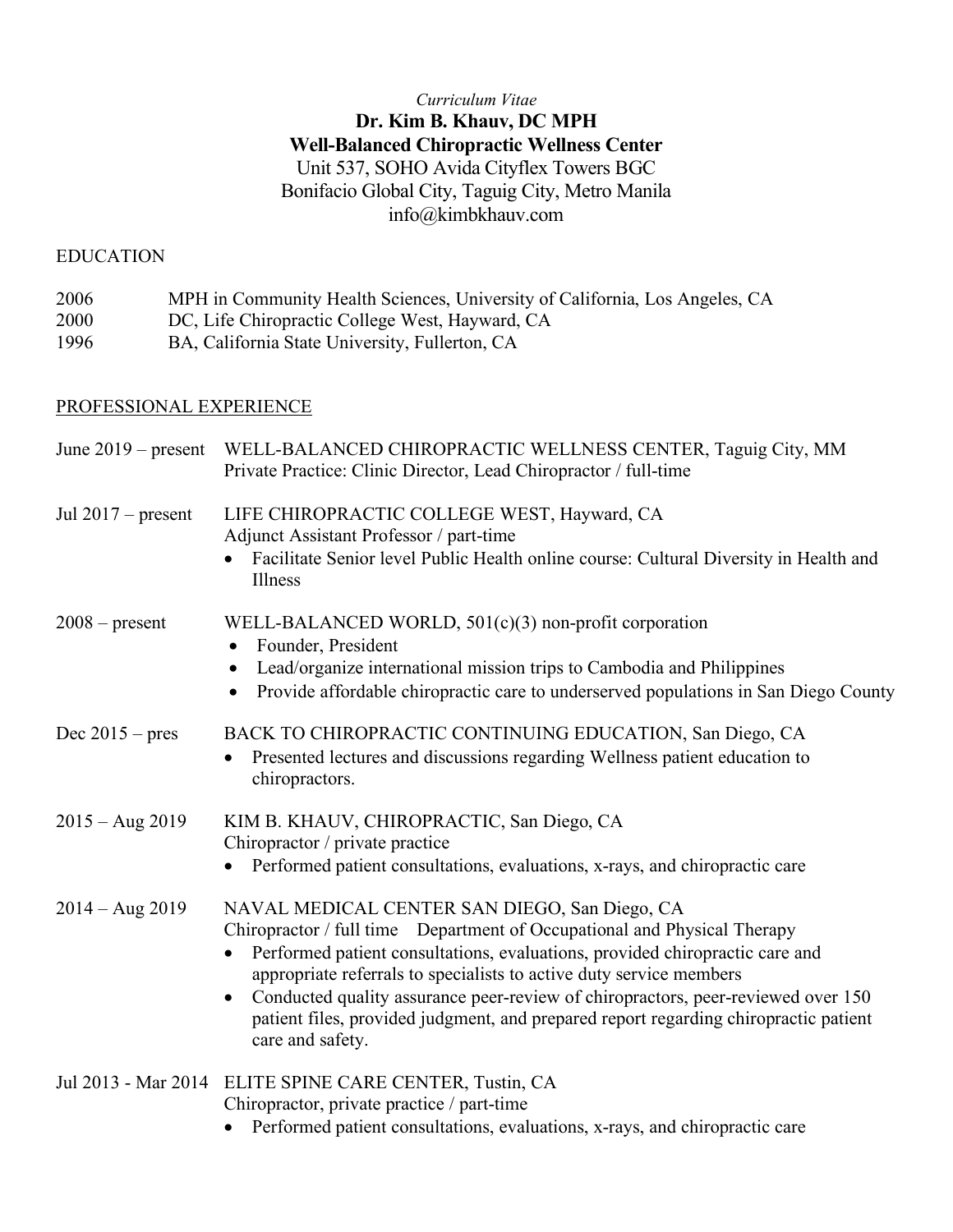| Apr 2009 - Jul 2013     | WELL-BALANCED SPINAL CARE, Hayward and Castro Valley, CA<br>Chiropractor, private practice / part-time<br>Performed patient consultations, evaluations, x-rays, and chiropractic care                                                                                                                                                                                                                                                                                                              |
|-------------------------|----------------------------------------------------------------------------------------------------------------------------------------------------------------------------------------------------------------------------------------------------------------------------------------------------------------------------------------------------------------------------------------------------------------------------------------------------------------------------------------------------|
| Jul $2005 -$ Jul $2013$ | LIFE CHIROPRACTIC COLLEGE WEST, Hayward, CA<br>Assistant Professor / full-time<br>Courses Taught:<br>Public Health II: The Chiropractor in the community<br>$\bullet$<br>Public Health I: Introduction to Public Health<br>$\bullet$<br>Chiropractic Research Methodology<br>$\bullet$<br>Toxicology<br>$\bullet$<br><b>Gross Anatomy</b><br>$\bullet$<br>Nutrition<br>$\bullet$<br>Chiropractic Philosophy<br>$\bullet$<br>Chiropractic Technique<br>$\bullet$<br>Clinical Chemistry<br>$\bullet$ |
| $Jan - July 2005$       | LIFE CHIROPRACTIC COLLEGE WEST, Hayward, CA<br>Faculty / part-time<br>Course Taught:<br>Chiropractic Technique                                                                                                                                                                                                                                                                                                                                                                                     |
| Jan 2005 - Jul 2006     | ADVANCED SPINAL CARE, Belmont, CA<br>Chiropractor, private practice / part-time<br>Performed patient consultations, evaluations, x-rays, and chiropractic care<br>$\bullet$<br>Co-hosted Radio Health Talk Show<br>$\bullet$                                                                                                                                                                                                                                                                       |
| Sept $2001 - Dec 04$    | PRECISION CHIROPRACTIC CENTER, Tustin, CA<br>Chiropractor, private practice / full-time<br>Performed patient consultations, evaluations, x-rays, and chiropractic care                                                                                                                                                                                                                                                                                                                             |

Dec 2000 – Sept 2001 Preparation to open private practice at Precision Chiropractic Center.

# PUBLICATIONS

Cielo T, Khauv KB. Cervical Spine Subluxation Leading to Discoligamentous Injury Following a Motor Vehicle Accident: A Case Report. Archive of Vertebral Subluxation Research. Jan 2019;22-28.

Rodgers AM, Khauv KB. Thoracic Schwannoma in an Adult Male Presenting with Thoracic Pain: A Case Report. Journal of Chiropractic Medicine. J Chiropr Med. 2017 Sep;16(3):242-245.

Khauv K. A dream comes true for chiropractic: Funding prevention and public health. Dynamic Chiropractic – September 1, 2014, Vol. 32, Issue 17.

Khauv K, Alcantara J. A retrospective analysis of the cultural competence of chiropractic students in a public health course. Jour Chiro Education. 2012;26(2):169-174.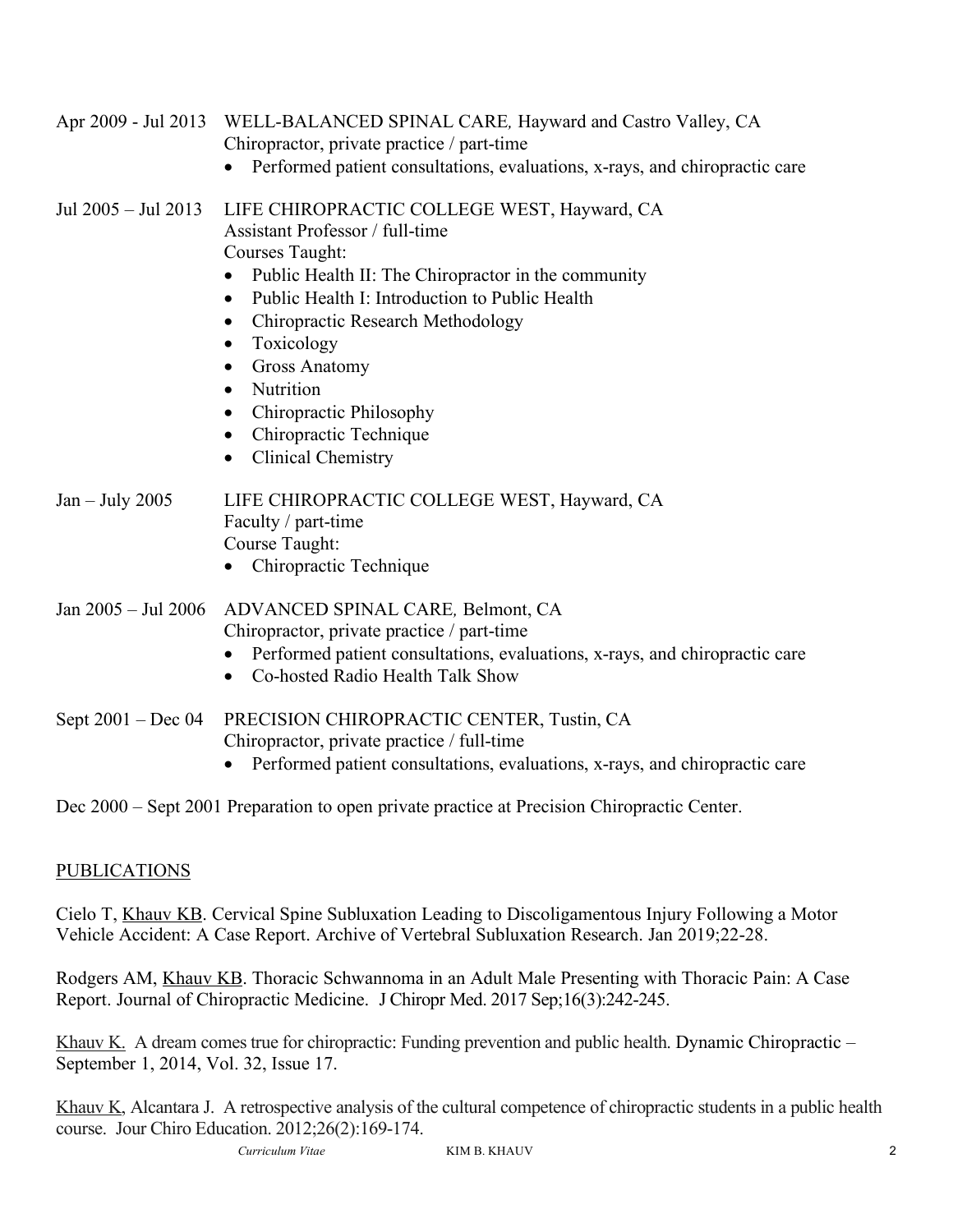Ko M, Khauv K, Alcantara J. Resolution of Secondary Amenorrhea of 20 Years in a 39-year-old Undergoing Subluxation-Based Chiropractic Care: A Case Report. J Pediatr Matern & Fam Health – Chiro. 2012;(2):38-42.

Khauv K, John C. Health-related Quality of Life Improvements in Adult Patients with Chronic Low Back Pain under Low-force Chiropractic Care: A Practice-based Study. Chiropr J Aust 2011;41(4):118-22.

Khauv K, Dickholtz, M Sr. Improvement in Adolescent Idiopathic Scoliosis in a Patient Undergoing Upper Cervical Chiropractic Care: A Case Report. J Pediatric, Maternal & Family Health - Chiro. 2010;(4):136-142.

## ACCEPTED CONFERENCE PRESENTATIONS

- 2015 Khauv K, Green B. Association of back pain and smoking: An updated review of epidemiological studies, 2011 – 2014. Platform Presentation, American Public Health Association – Chicago, IL.
- 2013 Khauv K, Taing M. The Khmer translation and cross-cultural adaptation of the Patient-Reported Outcome Measurement Information system (PROMIS) Global Health survey. Poster Presentation, Association of Chiropractic Colleges – Research Agenda Conference, Washington, DC
- 2012 Khauv K, Alcantara J. A comparative assessment of the cultural competency and confidence to serve diverse populations of chiropractic students in a public health course: A comparison of two cohorts. Platform Presentation, American Public Health Association, San Francisco, CA.
- 2012 Khauv K, Alcantara J. A snapshot on the use of #wellness as health promotion over a random 24-hour period on Twitter. Platform Presentation, American Public Health Association, San Francisco, CA.
- 2012 Khauv K, Taing M. The Khmer translation and cross-cultural adaptation of the Patient-Reported Outcome Measurement Information system (PROMIS) Global Health survey. Poster Presentation, International Society for Quality of Life Research Conference, Budapest, Hungary.
- 2012 Khauv K, Taing M. The Khmer translation and cross-cultural adaptation of the Patient-Reported Outcome Measurement Information system (PROMIS) Global Health survey. Poster Presentation, World Federation of Chiropractic Conference, Perth, Australia.
- 2012 Khauv K, Alcantara J. A comparative assessment of the cultural competency and confidence to serve diverse populations of chiropractic students in a public health course: a comparison of two cohorts. Poster Presentation, World Federation of Chiropractic Conference, Perth, Australia.
- 2012 Khauv K, Alcantara J. A retrospective analysis of the cultural competence of chiropractic students in a public health course. March 2012 Platform Presentation, Association of Chiropractic Colleges – Research Agenda Conference, Las Vegas, NV.
- 2012 Khauv K, Alcantara J. The attitudes, beliefs and teaching of cultural diversity by chiropractic educators. March 2012. Platform Presentation, Association of Chiropractic Colleges – Research Agenda Conference, Las Vegas, NV.
- 2011 Khauv K, John C. Health-related quality of life improvements in adult patients with chronic low back pain under low-force chiropractic care: a practice-based study. Poster Presentation, World Federation of Chiropractic Conference, Rio, Brazil.
- 2010 Woodfield C, Khauv K. Efficacy of Hands-on Instructional Training for the Supine Leg Check: A Feasibility Study. Poster Presentation, Association of Chiropractic Colleges – Research Agenda Conference.
- 2010 Vazquez D, Gerstman B, Khauv K, Johnson D, Motley J. Inter-Intraoperator Patient Positioning Repeatability in Pre- and Post-radiographic Studies Using a Novel Positioning Device and a Phantom Mannequin. Poster Presentation, Association of Chiropractic Colleges – Research Agenda Conference.
- 2009 Sherrod C, Johnson D, Khauv K, Dubro R. The Relationship between Upper Extremity Musculoskeletal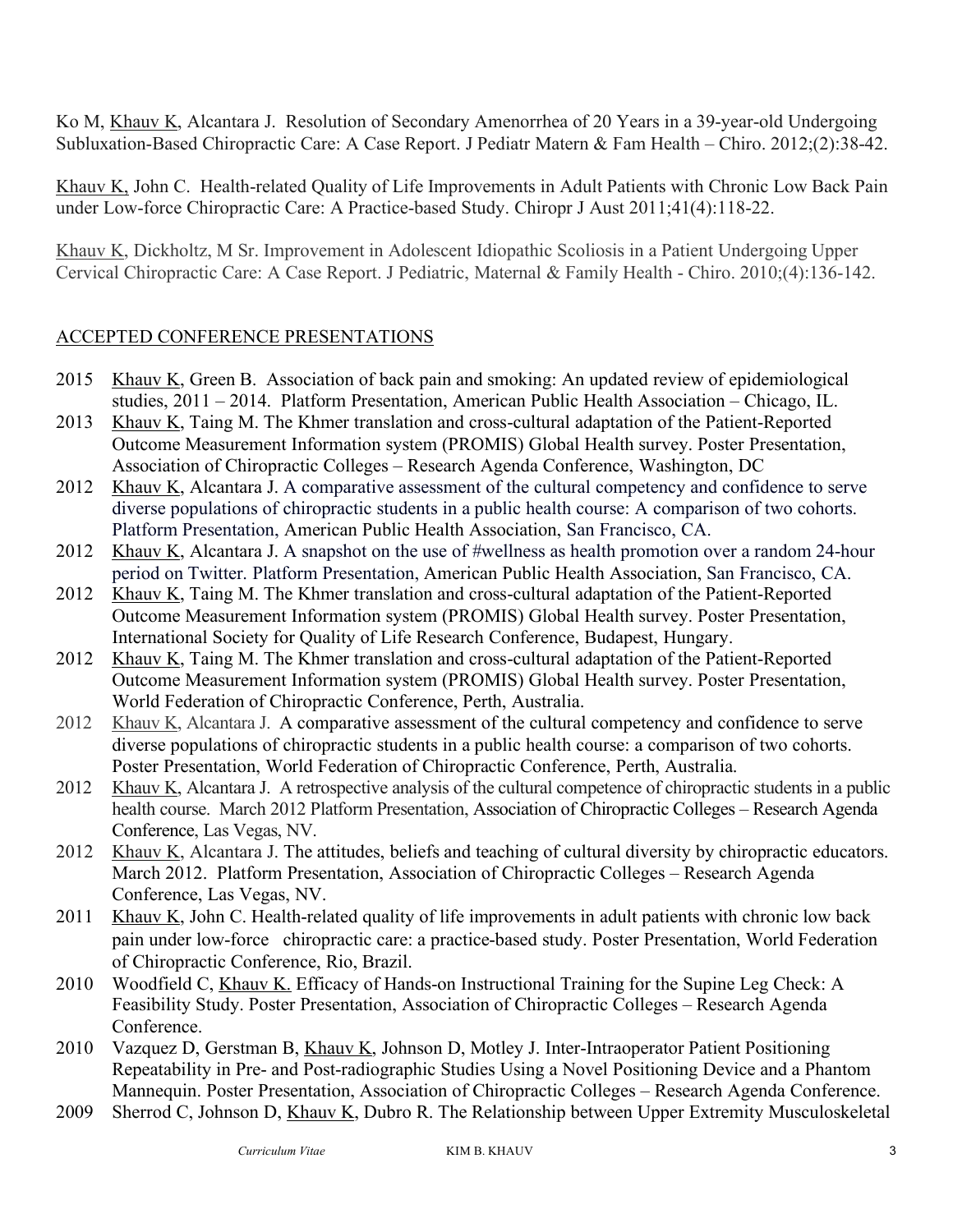Disorders and Ergonomic Stressors in a Knowledge Worker Population under Chiropractic Care. Poster Presentation, Association of Chiropractic Colleges – Research Agenda Conference, Las Vegas Nevada.

- 2009 Sherrod CW, Johnson DF, Dubro RE, Khauv KB. The Relationship Between Upper Extremity Musculoskeletal Disorders and Ergonomic Stressors in a Knowledge Worker Population Under Chiropractic Care. Association of Chiropractic Colleges – Research Agenda Conference.
- 2006 Khauv K, Chester B, et al. Adjusting Circuit Training to Increase Hand-Speed in Chiropractic Students. Platform Presentation, World Federation of Chiropractic / Association of Chiropractic Colleges – Research Agenda Conference.

#### PROFESSIONAL DEVELOPMENT / CONFERENCE ATTENDANCE

- 2015 Association of Chiropractic Colleges Research Agenda Conference, Scientific Session Moderator, Las Vegas, CA
- 2014 American Public Health Association Conference, Scientific Session Moderator, New Orleans, LA
- 2014 Association of Chiropractic Colleges Research Agenda Conference, Scientific Session Moderator, Orlando, FL
- 2013 American Public Health Association Conference, scientific session moderator, Boston, MA
- 2012 American Public Health Association Conference, Platform Presenter, San Francisco, CA
- 2011 18<sup>th</sup> Annual International Society of Quality of Life Research, PROMIS training, Denver, CO
- 2011 11th Biennial World Federation of Chiropractic Congress, Poster Research Presenter, Rio, Brazil
- 2011 National Upper Cervical Chiropractic Association (NUCCA) Conference, Newport Beach, CA
- 2010 National Upper Cervical Chiropractic Association (NUCCA) Conference, Atlanta, GA
- 2008 American Public Health Association Conference, San Diego, CA
- 2008 DNFT Seminars, Presenter Case Study Writing, Catalina Island, CA
- 2008 USA Grant Writing Workshop, Oakland, CA
- 2008 National Upper Cervical Chiropractic Association (NUCCA) Conference
- 2008 National Board of Chiropractic Examiners (NBCE) Test Committee, Greeley, CO
- 2007 National Upper Cervical Chiropractic Association (NUCCA) Conference, Atlanta, GA
- 2007 National Upper Cervical Chiropractic Association (NUCCA) Conference, Vancouver, BC
- 2007 National Board of Chiropractic Examiners (NBCE) Test Committee, Greeley, CO
- 2006 World Federation of Chiropractic / Association of Chiropractic Colleges Conference on Professional Identity and Curriculum, Platform Presenter, Cancun, Mexico

#### PROFESSIONAL AFFILIATIONS / POSITIONS

- Philippine Institute of Traditional and Alternative Health Care Department of Health Certified Chiropractor (CCh – 0070020)
- American Public Health Association Conference, Chiropractic Health Care Section Elected Section Councilor (2015 - 2019)
- American Public Health Association Conference, Chiropractic Health Care Section Membership Committee Chair (2014 - 2015)
- *Curriculum Vitae* KIM B. KHAUV 4 American Public Health Association Conference, Chiropractic Health Care Section Nomination Committee Chair (2013)